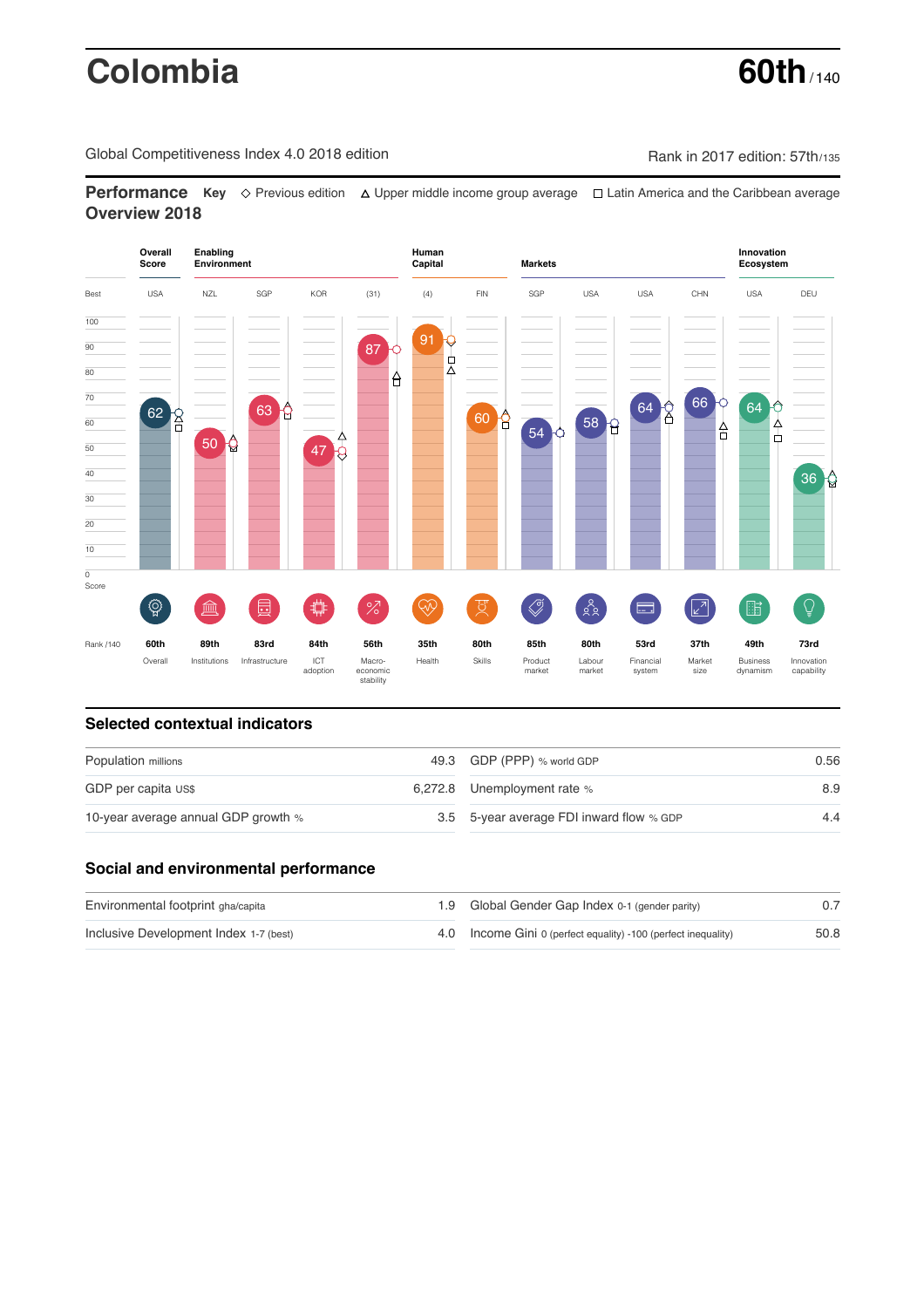### **Colombia 60th**/140

| <b>Index Component</b>                                                             | Value          | Score *           | Rank/140 | <b>Best Performer</b>       |
|------------------------------------------------------------------------------------|----------------|-------------------|----------|-----------------------------|
| 皿<br>Pillar 1: Institutions 0-100 (best)                                           |                | $50.3$ ^          | 89       | <b>New Zealand</b>          |
| 1.01 Organized crime 1-7 (best)                                                    | 3.0            | 33.3 $\uparrow$   | 135      | Finland                     |
| 1.02 Homicide rate /100,000 pop.                                                   | 25.5           | 15.2 $\uparrow$   | 131      | Multiple (9)                |
| 1.03 Terrorism incidence 0 (very high) -100 (no incidence)                         | 85.6           | 85.6 个            | 127      | Multiple (24)               |
| 1.04 Reliability of police services 1-7 (best)                                     | 3.4            | 40.1 ተ            | 114      | Finland                     |
| 1.05 Social capital 0-100 (high)                                                   | 51.6           | 51.6 ↑            | 61       | Australia                   |
| 1.06 Budget transparency 0-100 (best)                                              | 92.3           | $92.3 =$          | 4        | Multiple (2)                |
| 1.07 Judicial independence 1-7 (best)                                              | 2.8            | $30.2 +$          | 112      | Finland                     |
| 1.08 Efficiency of legal framework in challenging regulations 1-7 (best)           | 2.6            | $27.2 +$          | 115      | Finland                     |
| 1.09 Freedom of the press 0-100 (worst)                                            | 41.0           | 59.0 ↑            | 106      | Norway                      |
| 1.10 Burden of government regulation 1-7 (best)                                    | 2.6            | 27.0 ↑            | 123      | Singapore                   |
| 1.11 Efficiency of legal framework in settling disputes 1-7 (best)                 | 2.7            | 28.8 个            | 121      | Singapore                   |
| 1.12 E-Participation Index 0-1 (best)                                              | 0.92           | 92.1 ↑            | 23       | Multiple (3)                |
| 1.13 Future orientation of government 1-7 (best)                                   | 3.2            | 36.3 ↑            | 103      | Singapore                   |
| 1.14 Incidence of corruption 0-100 (best)                                          | 37.0           | $37.0 =$          | 80       | New Zealand                 |
| 1.15 Property rights 1-7 (best)                                                    | 4.0            | $50.3$ ↑          | 94       | Finland                     |
| 1.16 Intellectual property protection 1-7 (best)                                   | 3.9            | 49.1 ↓            | 78       | Finland                     |
| 1.17 Quality of land administration 0-30 (best)                                    | 16.5           | $55.0 =$          | 64       | Singapore                   |
| 1.18 Strength of auditing and reporting standards 1-7 (best)                       | 4.8            | 63.1 ↑            | 57       | Finland                     |
| 1.19 Conflict of interest regulation 0-10 (best)                                   | 8.0            | $80.0 =$          | 11       | Multiple (2)                |
| 1.20 Shareholder governance 0-10 (best)                                            | 6.7            | $67.0 =$          | 32       | Kazakhstan                  |
| 囩<br>Pillar 2: Infrastructure 0-100 (best)                                         | ÷,             | 63.0 $\sqrt{ }$   | 83       | Singapore                   |
| 2.01 Road connectivity index 0-100 (best)                                          | 47.9           | $47.9 =$          | 97       | <b>United States</b>        |
| 2.02 Quality of roads 1-7 (best)                                                   | 3.3            | 37.9 ↑            | 102      | Singapore                   |
| 2.03 Railroad density km of roads/square km                                        | 1.5            | $3.7 =$           | 92       | Multiple (20)               |
| 2.04 Efficiency of train services 1-7 (best)                                       | 1.8            | 12.5 $\sqrt{ }$   | 125      | Switzerland                 |
|                                                                                    | 144,423.4      | 68.7 ↓            | 31       |                             |
| 2.05 Airport connectivity score                                                    | 4.4            |                   | 80       | Multiple (8)                |
| 2.06 Efficiency of air transport services 1-7 (best)                               | 45.0           | 56.4 ↑<br>45.0 ↓  | 34       | Singapore                   |
| 2.07 Liner Shipping Connectivity Index 0-157.1 (best)                              |                |                   |          | Multiple (4)                |
| 2.08 Efficiency of seaport services 1-7 (best)<br>2.09 Electrification rate % pop. | 4.0<br>97.8    | 49.6 ↑            | 72       | Singapore                   |
|                                                                                    |                | 97.8 个            | 89       | Multiple (66)               |
| 2.10 Electric power transmission and distribution losses % output                  | 13.5           | 90.1 $\sqrt{ }$   | 87       | Multiple (9)                |
| 2.11 Exposure to unsafe drinking water % pop.                                      | 9.7            | 92.1 ተ            | 64       | Multiple (23)               |
| 2.12 Reliability of water supply 1-7 (best)                                        | 4.8            | 63.1 $\downarrow$ | 70       | Switzerland                 |
| ₽<br>Pillar 3: ICT adoption 0-100 (best)                                           |                | 46.7 ↑            | 84       | Korea, Rep.                 |
| 3.01 Mobile-cellular telephone subscriptions /100 pop.                             | 126.8          | $100.0 =$         | 46       | Multiple (68)               |
| 3.02 Mobile-broadband subscriptions /100 pop.                                      | 48.8           | n/a               | 99       | <b>United Arab Emirates</b> |
| 3.03 Fixed-broadband Internet subscriptions /100 pop.                              | 12.9           | 25.8 ተ            | 65       | Switzerland                 |
| 3.04 Fibre Internet subscriptions /100 pop.                                        | 0.5            | n/a               | 69       | Korea, Rep.                 |
| 3.05 Internet users % pop.                                                         | 58.1           | 58.1 个            | 74       | Iceland                     |
| <sup>%</sup> Pillar 4: Macroeconomic stability 0-100 (best)                        | $\overline{a}$ | 87.3 ↑            | 56       | Multiple (31)               |
| 4.01 Inflation annual % change                                                     | 5.9            | 94.7 ተ            | 108      | Multiple (74)               |
| 4.02 Debt dynamics 0-100 (best)                                                    | 80.0           | $80.0 =$          | 43       | Multiple (36)               |
| Qiy<br>Pillar 5: Health 0-100 (best)                                               |                | 90.9 个            | 35       | Multiple (4)                |
| 5.01 Healthy life expectancy years                                                 | 69.1           | $90.9$ ↑          | 34       | Multiple (4)                |
| 섯<br>Pillar 6: Skills 0-100 (best)                                                 | ÷,             | 59.9 ↓            | 80       | <b>Finland</b>              |
| 6.01 Mean years of schooling Years                                                 | 8.1            | $53.8 =$          | 91       | Finland                     |
| 6.02 Extent of staff training 1-7 (best)                                           | 3.7            | 44.4 ተ            | 90       | Switzerland                 |
| 6.03 Quality of vocational training 1-7 (best)                                     | 4.4            | 56.7 ↓            | 48       | Switzerland                 |
| 6.04 Skillset of graduates 1-7 (best)                                              | 4.3            | 54.4 ↓            | 53       | Switzerland                 |
| 6.05 Digital skills among population 1-7 (best)                                    | 3.9            | 47.6 ↓            | 86       | Sweden                      |
| 6.06 Ease of finding skilled employees 1-7 (best)                                  | 4.3            | 54.5 ↑            | 59       | <b>United States</b>        |
| 6.07 School life expectancy Years                                                  | 14.6           | 81.0 ↑            | 62       | Multiple (9)                |
| 6.08 Critical thinking in teaching 1-7 (best)                                      | 3.6            | 42.7 ተ            | 58       | <b>United States</b>        |
| 6.09 Pupil-to-teacher ratio in primary education Ratio                             | 24.2           | 64.4 ↓            | 89       | Multiple (6)                |